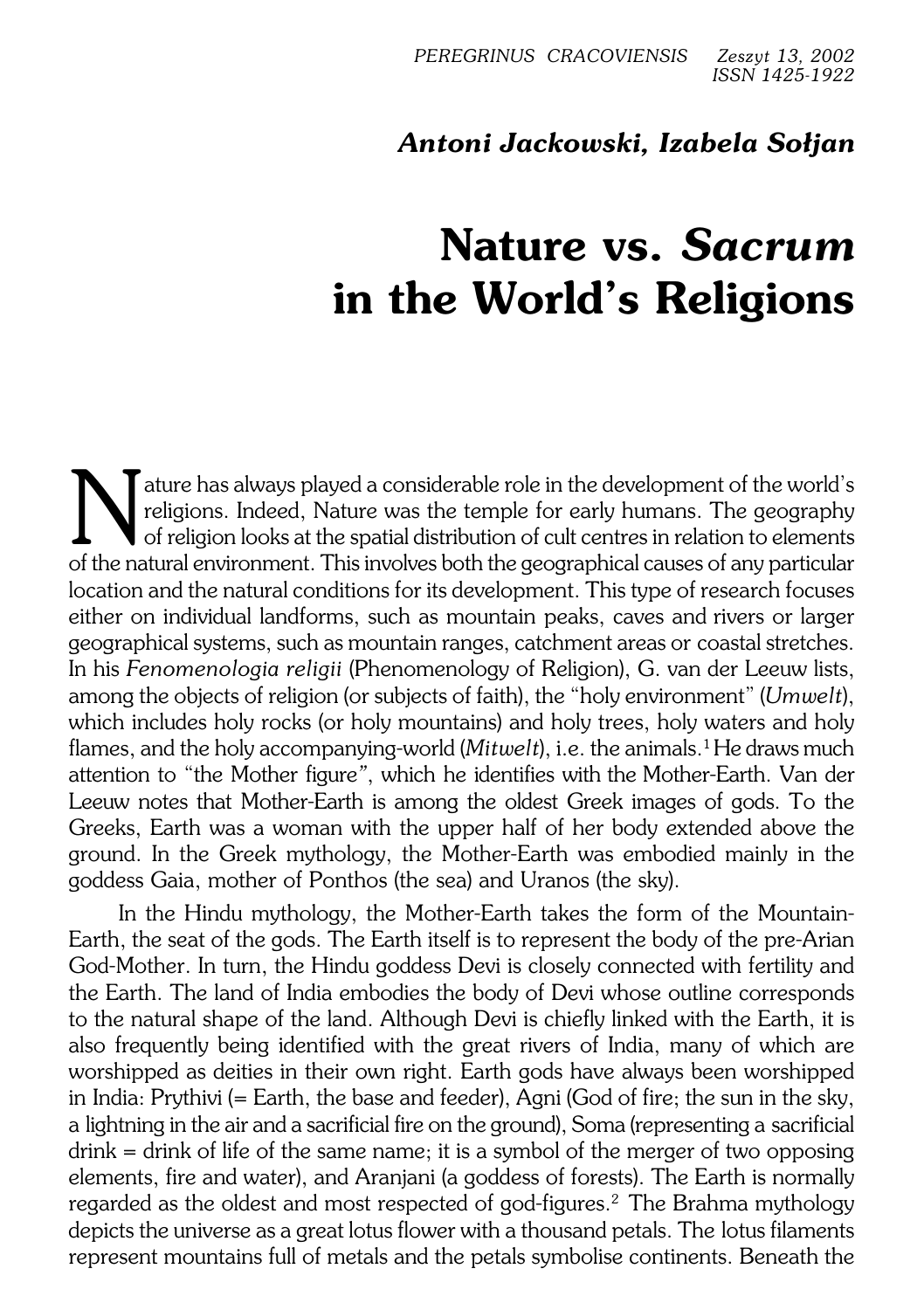petals reside demons and snakes. In the middle of the pericap – the four oceans – spreads a continent that includes India.<sup>3</sup> Father Edward Bulanda points out that the figure of the Mother−Earth could be regarded as a primitive form of the Mother God. The Earth as a feeding mother has been an object of adoration and respect and sometimes even a mystical pietism. She plays an important role in the beliefs of many other peoples to which she is a provider of food and hence, of life.

In western Africa, as shown by father Henryk Zimoń, there still are shrines devoted to Earth symbolising and embodying a local earth−spirit, protector of all family members. A number of sacred sites are normally located on a territory inhabited by one family, but the one devoted to earth is always the most important. As a rule it is the main centre of the cult of the earth and ancestors and a symbol of the family's unity and autonomy. Such earth shrines are located in various landforms, such as mountains or hills, water reservoirs, coppices, groups of rocks or trees, and they always feature a sacrificial altar.

Virikuta in San Luis Potosí, Mexico, is regarded by the Huicholi Indians as their original homeland, a holy site and birthplace of the Sun (*Tayaupa*), the Fire (*Tatevari*) and other divine forces of nature.

Riatea *(the "*heavenly space*")*, an island in the Polynesian Society Islands, is the mythical original land that emerged from the bottom of the ocean.

And finally, the *Old Testament* contains the basics of the Jewish and Christian faith. Here, God is depicted as the Creator of all life on Earth in the very first verses of the Book of Genesis: *"*In the beginning God created the heaven and the earth. And the earth was without form, and void; and darkness was upon the face of the deep. And the Spirit of God moved upon the face of the waters. And God said, Let there be light: and there was light. And God saw the light, that it was good: and God divided the light from the darkness. And God called the light Day, and the darkness he called Night." (Genesis 1.1-1.5). This was the first day of the world's creation. On the following days, God created the firmament (day two), the Earth and the seas and the plants (day three), the stars (day four), living creatures such as fish and fowl (day five), cattle and man (day six). *"*And the LORD God planted a garden eastward in Eden<sup>4</sup> ; and there he put the man whom he had formed*".* (Genesis 2.8). According to theologians, the terms "Heaven" and "Earth" contained in the Holy Bible mean everything that exists, therefore all the creation. The "Earth" is the world of man, "Heaven" may mean the firmament, but also the place of God: "...Father which is in heaven.*"* (Mathew 5.16)*.* And so God alone created the visible world, or all that surrounds man. In other words, *"*there exists nothing that would not owe its existence to God the Creator*"* proclaims St. Augustine.

Religion involves the development of a "sacred space". According to the already quoted G. van der Leeuw, *"*a sacred space is a site which turns into a seat because of the repetitive operation of the force either by itself or through men. It is a place of cult, regardless of whether the seat has the form of a house or atemple. (...) forests and caves, rocks and mountains are typically defined as the sacred space".<sup>5</sup> One of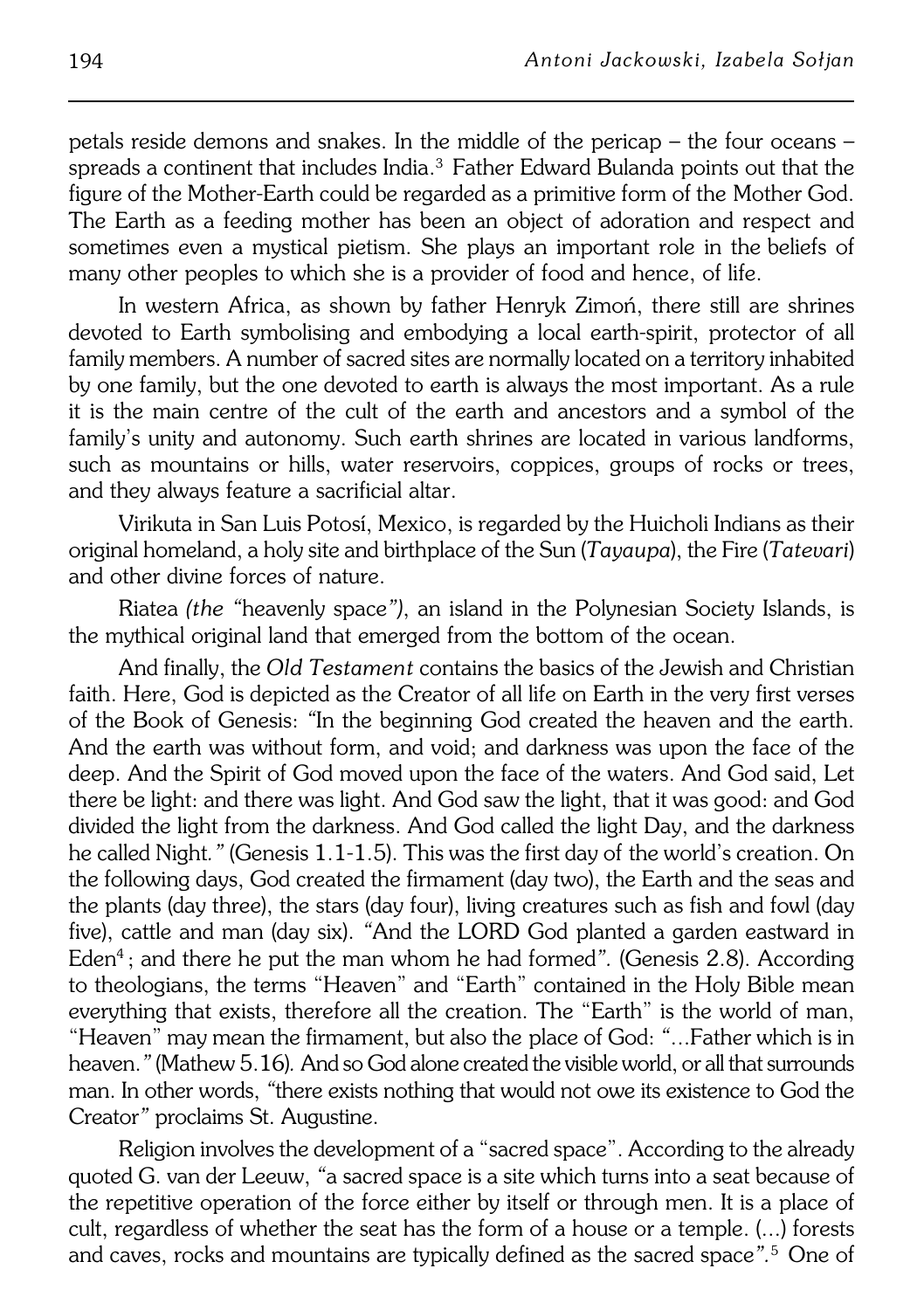the basic components of pilgrimage migrations is the*pilgrimage space*. It is normally defined by two points, the starting point and the destination. The latter is also the starting point of the return journey. In the Hindu tradition sacred places, particularly those linked with water, are known as *tirthas*. The term *tirtha* means typically a *"*crossing place*"*, a *"*sacred ford*",* where anyone can cross the river (it also describes any place by the waterside, especially a bathing place). The symbolic meaning of *tirtha* is much broader and means a crossing from the earthly world to the sacred world of the heavens. The faithful claim divinity to be particularly strong at such sites. According to historians *"*in such sites, the cosmic time and the historical time intersect and the difference between the transcendent and the earthly become blurred allowing individuals to see the pure and blissful nature of divinity*".* Each pilgrimage thus requires the covering of a certain *sacred space*. 6 The destination, in both the religious and geographical sense, is a *sacred site* (*locus sacer*). It could be a single object or an entire town complete with its surroundings. In Islam, such sacred space is called *haram*, in Hinduism and Buddhism it is related to as *mandala* and in Christianity as *sacrum*. The broadest known *sacred space* surrounds Mecca (c. 770 km<sup>2</sup> ). In northern pre−Islamic Arabic lands, sacred territories – or *himas −* were defined complete with vegetation, forests, pastures and animals all belonging to the god. *Hima* was but one type of protected sacred territories.

The Hindu mythology is full of the incredible cult to the sentinels of the. Most sources mention eight sentinels protecting the four main directions of the Earth and four taking care of the intermittent ones. Starting in the East and following the Sun, these are: Indra, Agni, Yama, Nirryti, Varuna, Vayu, Kubera and Ishana. The symbolism of the directions of the Earth has been used in the construction of temples, towns and houses. The Hindu mythology also mentions gods of the air. There is a vast pantheon ofsuch gods including Indra (god of the healing storm and thunder), Rudra (god of the destructive storm), the Maruts (deities of storm and thunder clouds), Vayu (god of wind), Parjanya (god of Raincloud), Apah (god of the heavenly waters and rainwater).

Development of the religious function often leads to the development of a sacred landscape (*Sakrallandschaft)*. It is a prime research area of the geography ofreligion and includes studies into the transformation of the natural into cultural landscape under the influence of the religious function and the mutual relationships between the *sacrum* and the surrounding space. To put it simply, a *"*sacred landscape" is made up of sacral objects built at a certain time and place. Such a landscape, one of many possible landscape types, is a tangible product of a culture that has developed with the involvement of religion. A sacred landscape contains a sacred space, or an area recognised as a seat of God or gods. Evidence of worship to untransformed landscapes can be traced back to the beliefs of the early humans. Numerous mythologies link the origin of particular landscape types (such as a desert landscape) with the operation of supernatural beings (like giants). There is a hierotopographic<sup>7</sup> principle whereby every feature that stands out in a landscape is unusual. Everything out of the ordinary generates both respect and metaphysical anxiety. Large, lone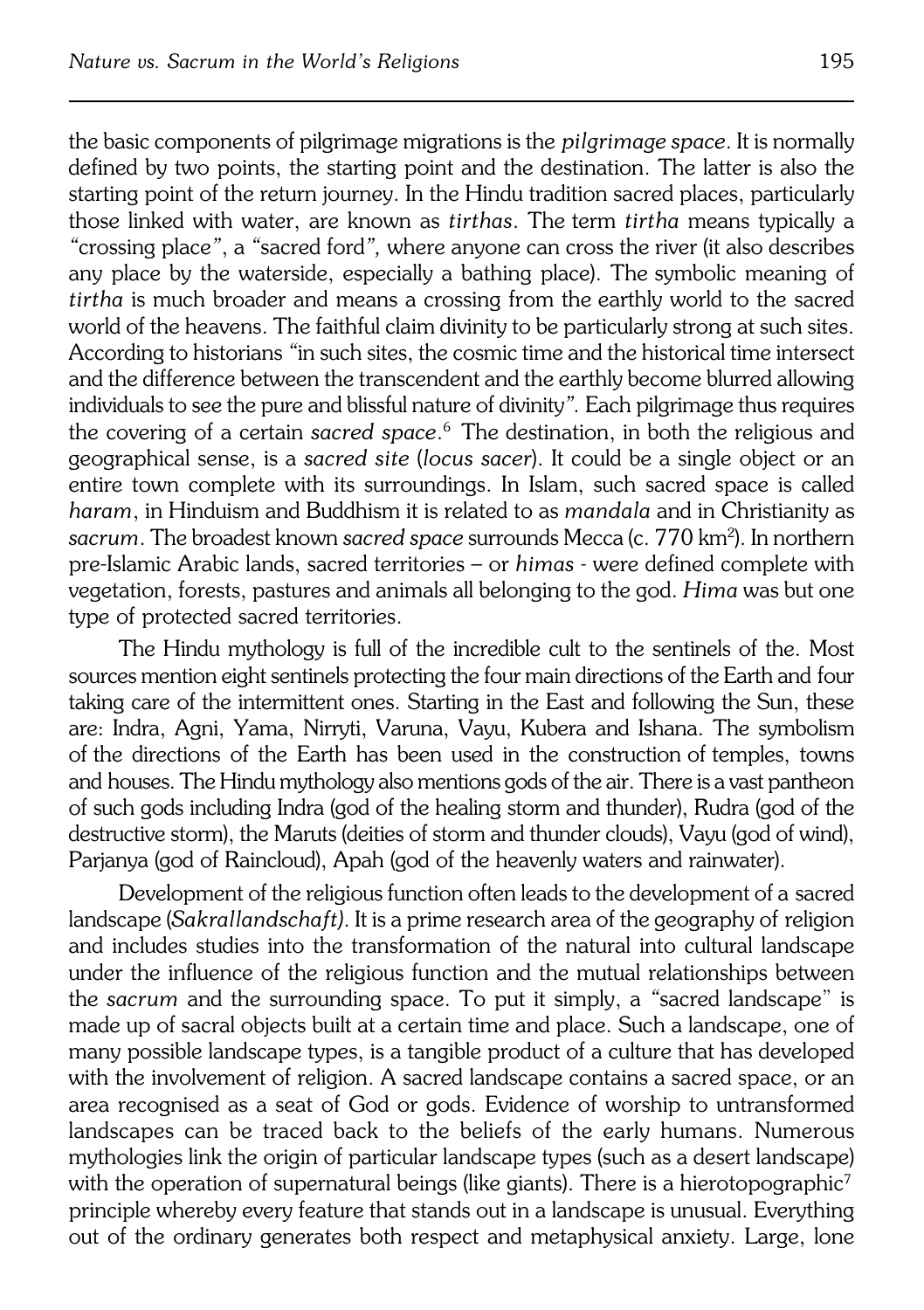and hidden objects draw people's attention and tend to attract worship. The principle holds regardless of the religion. Landscapes within a known territory, but not normally accessible to simple mortals would be typically regarded as sacred. Often, this was a synonym for the seats of deities.

For an Australian Aborigine, a landscape feature carries in itself a sacred meaning. Drawing on the studies of Andrzej Szyjewski $^{\rm 8}$ , one can demonstrate that Australia's best known sacred landscape linked with totemic rituals is Ayers Rock (or*"*an old rock*"*), a holy rock of the Aborigine Loritja and Pitjanjara tribes. Ayers Rock is a dominant plateau made of a red Cambrian rock with steep cliffs, aloof in the middle of a flatland next to the Amadeus lake (Northern Territory). According to local beliefs, it s a focal point where the totemic predecessors used to gather to fight each other, to die and disappear.

In some religions close relationship between the natural environment and human beliefs can be observed to this day. India is the best example with its mythology strongly featured in the contemporary cult of holy rivers and peaks. The cult ofthe*"*holy sites*"*, such as mountain peaks, rocks, rivers and their paths, water bodies, forests, etc., has always played a significant role in Hinduism. The decisive impact of natural features, particularly of water, on the location of religious cult centres is visible in India's pilgrimage regions. Out of nearly 150 major cult centres, some 60 per cent are related to water, mainly rivers (more than 50 per cent) and mountain peaks (15 per cent).

On the pantheon, gods representing the forces of nature and therefore, to anextent, the natural environment have always been prominently represented. The most popular of them are the gods of the Sun (e.g. Amaterasu of Japan, or TsohanoaiinNorth America) and the gods of nature (e.g. of vegetation, rain, volcanic fire, wind, rivers, forests and seas). Native Americans also worship gods personifying natural phenomena.

Water plays a particular role in the Hindu cosmology. All the creation is born out of the water, of its navel. Out of the water, of the Golden Bosom, were born the gods created by the original parents: Heaven and Earth. The worship of waters in all their forms including rivers, lakes, ponds, oceans and rain, is one of the ancient Hindu cults. To this day, the Hindu belief is that by immersing themselves in water, a form of the original matter, they wash off the dirt of the body and soul and are reborn. Containing an essence of life water brings fertility and leads to growth. An embryo of every being falling from the skies turns in the water into a subtle  $\epsilon$ essence.<sup>9</sup>

According to many beliefs, drinking water that springs from the ground and continues as a waterfall comes from a supernatural underground world. To some, water wells and sources represent the Earth's spiritual bosom and as such have been bestowed with the power to heal, pass wisdom and make wishes come true. Divine powers were ascribed to water that bubbled on the way out of the ground as early as in the antiquity. Fortune telling sources gave birth to the most famous oracles, such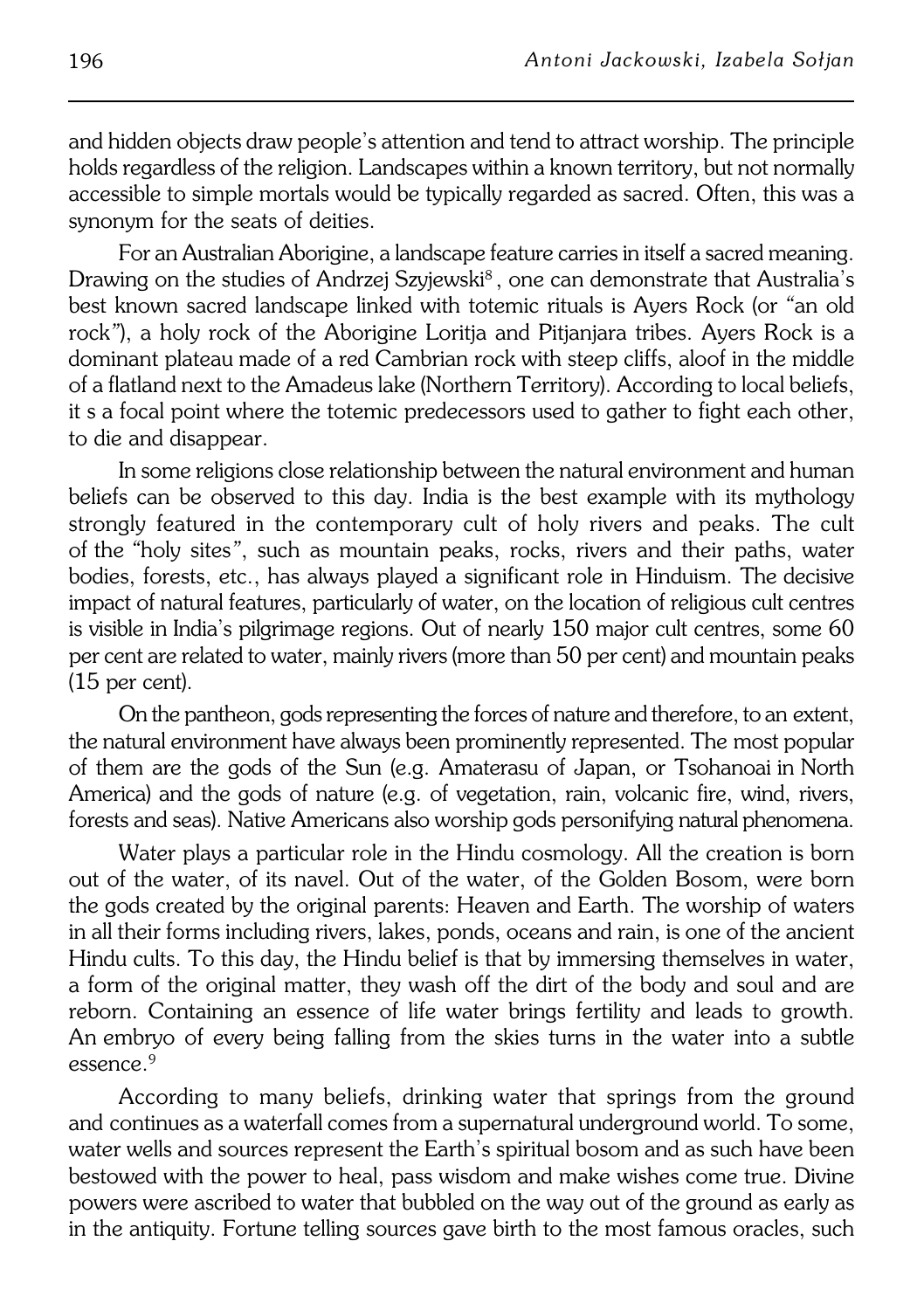as the Apollo's in Delphi and Dido near Miletus. The sources whose water returns to disappear underground were regarded as routes down to the Hades.

In the often quoted example, the Zuni people from the south−western United States believe that sources are connected with distant oceans just as willow twigs are with the trunk. According to the Zuni mythology, the Dawn People, the original humans, came to the Earth through those waters springing from an underground world.

In almost all the world's religions waterwells have a power to make barren women fertile. Also cases of mineral sources worshipped as sacred have been known since the antiquity. There are several Egyptian accounts of such sources, often ac companied by temples. In Europe, the most frequently quoted example is that oftheCity of Bath in South−west England. The ancient Britons appreciated the healing properties of the local sources devoted to Sulis, the goddess of water and healing. The Romans identified Sulis with Minerva, the Greek goddess of healing. They built a temple with baths for pilgrims around the main source (Aque Sulis, or the Sulis Waters) around 70 AD. Visitors would pray to the goddess Sulis not just for the return of health and protection, but also for a penalty for villains. Bath was also a site of other cults, including Sulevias, the three Celtic Mother Earth gods.

The most famous water source of contemporary Christianity, was discovered on 25 February 1858 by Bernadette Soubirous, on the advice of a lady appearing in the Massabielle cave - the Virgin Mary. The cases of miraculous healing with this spring water have turned the little town of Lourdes into one of the world's most important and largest sites of a religious cult. Out of the six millions pilgrims who visit every year nearly 100 thousand suffer from illnesses. They make this trip principally in the belief in the healing powers of the miraculous water. In 1882, a special Medical Office was established to evaluate the healing cases. By 2000, it had collected reports of more than 600 healings, some 80 of which have been verified by theChurch authorities as unquestionably miraculous containing evidence of divine intervention.

The holiest of all Muslim sources is located at Mecca. Tradition has it that the Archangel Gabriel indicated it to a maid of Hagar, Abraham's wife, and her son Ismail, dying of thirst in the desert. It was then to have been overtaken by the desert and rediscovered by Mohammed's grandfather Abd al.−Muttaliba. Known as the Zamzam well, it is now covered by an adorned structure and a dome. The water is still used for the ritual cleansing of the body and is regarded as a panaceum. As part of a very popular custom, the faithful can dip in it the clothes they want to be buried in.

The river has served as a metaphor for human life since antiquity. It starts from the birth, conception or previous existence (at source) to death, the afterlife or reincarnation (at the river mouth). In Buddhist philosophy, to be enlightened one must negotiate a river against its current all the way to the source. Rivers have provided the main symbol of fertility and plenitude. They also marked the border between life and death with the most famous rivers of Hades: the Styx and the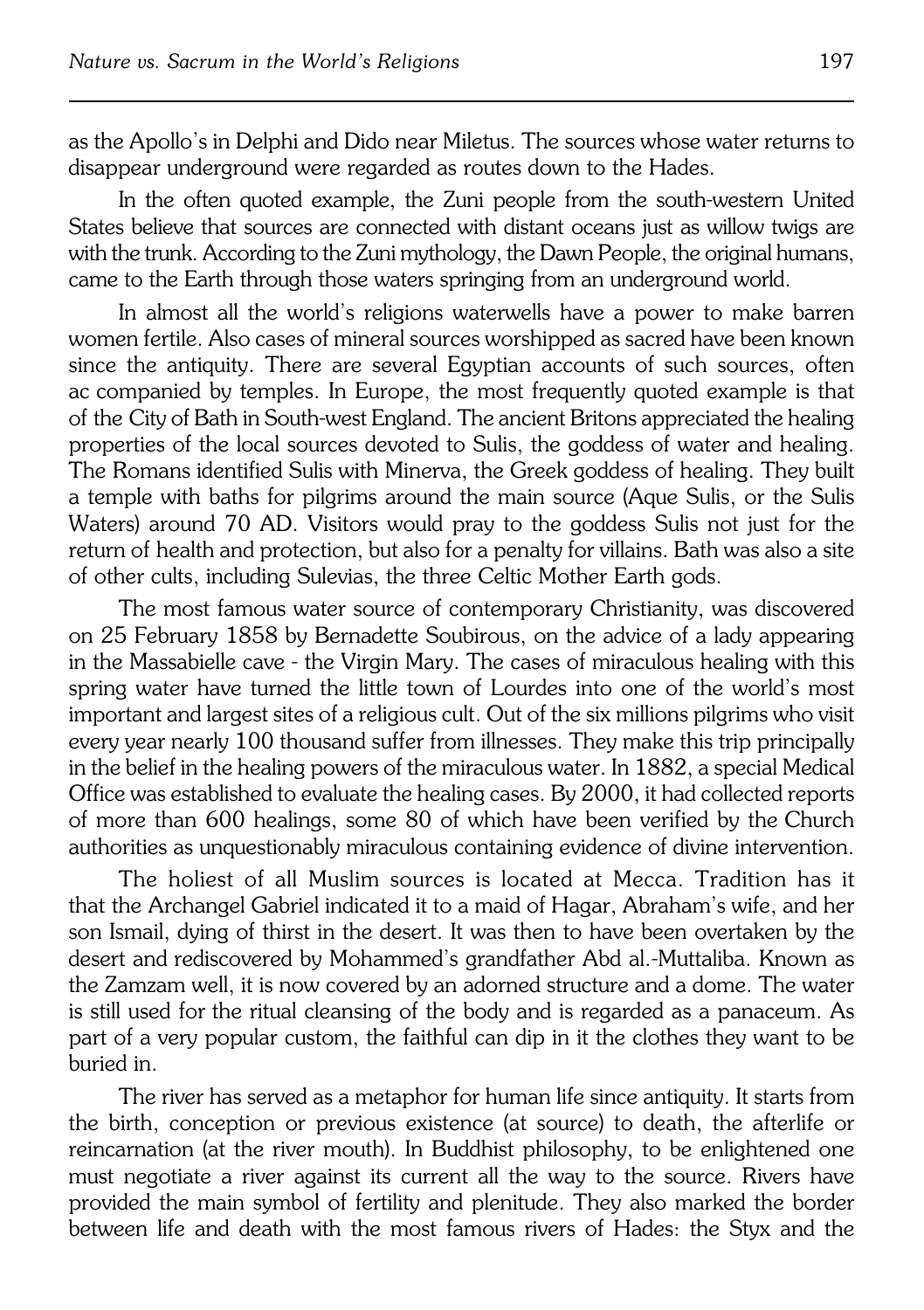Acheron. The Japanese followers of Buddhism and Shintoism believe that the river Sanzunokawa is the one that separates the living from the dead.

Rivers have also been regarded as sacred or even as the embodiment of deities. The Tigris and Euphrates were worshiped by the ancient Hetytes. The Joruba tribe in western Africa believes that the river Ogun is the transformed goddess Jemoja. With the earth often identified as a goddess, rivers are treated as her visible body. Ariver is the complex ancient cult symbol of India. In Hinduism, water passes as the source of divinity for its purifying feeding properties while rivers are regarded as sacred because they fall from the skies purifying and fertilising the soil. In the Hinduist mythology rivers count among the Earth gods, such as waters of the skies, sisters, Soma cows, mothers and mistresses of Agni, which run down to Earth and provide water to the sources of the earthly rivers.10 Hence, the far bank (*para*) of the river has come to symbolise the destination of the Hindu's pilgrimage. The most important pilgrimage site, the *tirtha* – the passing site, the holy ford – is linked with the seven holy rivers to which, according to the faithful Hinduists, was likened to the*Sansara*, or the *"*circle of existences*"* generally related to the idea of rebirth. The image of Buddhism−mahajana as the *"*great ferry" has led to the development of the symbol that then spread throughout India's religions. In Hinduism, Jainism, and in Buddhism, the suffering and rebirth (*sansara*) was identified with an ocean or a river separating humans from *nirvana* (enlightenment). To Buddhists, the Ganges became the symbol of *sansara* particularly during the floods. Indeed, believers of mahajana likened their doctrines to the 'great ferry' which was to carry humanity to the *"*far side", to*nirvana*. In Hinajana Buddhism, however, only a small boat is available for thisjourney capable of taking only a relatively limited spiritual faithful elite to the *"*other side".

The Vedic imagination created two great images on how the rivers are crossed. The first is linked with the concept of a three−tier universe, with the skies above, atmosphere in between and the earth below. Humans moved from the earth to theskies and the gods from the skies to the earth. The atmosphere (*antariksa*) is often referred to as the vast *"*river of space" and is crossed during the journeys between the skies and earth. The second image involved rivers which originated in theskies and flowed vertically down to the ground, from the heavenly *"*water distributing lake" through the atmosphere to the ground. According to myths in the Righveda, Indra killed a snake named Vritra, a demon that kept waters prisoner. Thus, Indra freed the heavenly waters making it possible for them to fall to the earth. According to the Righveda "Indra freed? released? for humanity the running waters, dismissed the snake and sent forth the Seven Rivers. Thus he opened windows which previously had been blocked.*"* This stream of live−giving waters spanning heaven and earth has come to signify a *"*crossing or fording*".* Anyone could use the falling rivers to walk from the earth to the far bank of the heavens. The Ganges is sometimes referred to as the *"*flowing ladder to heavens*"* (*svarga−sopana−sarini*). To become earthly rivers, the falling heavenly waters are the? (seems incomplete here?) in the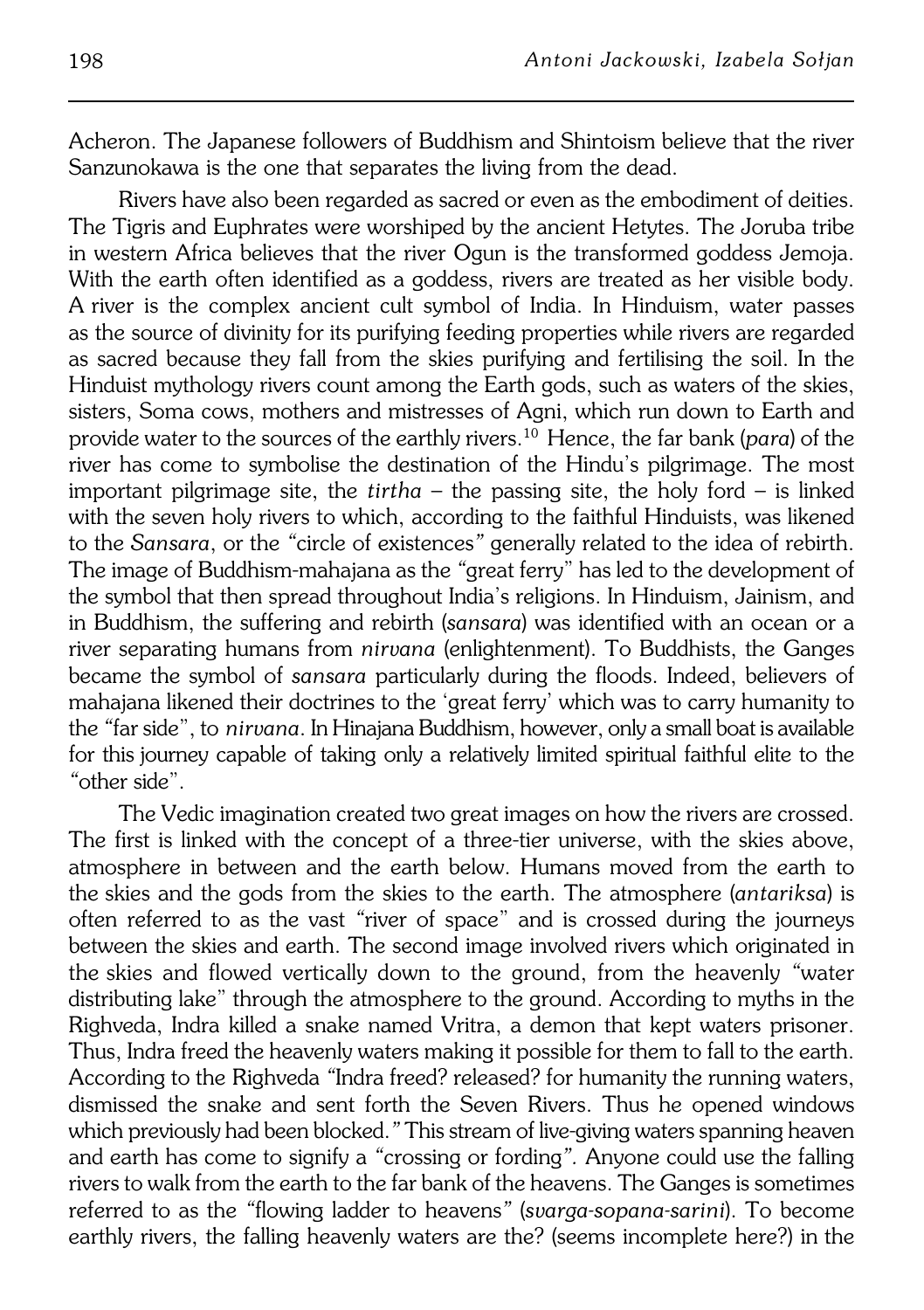Vedic imagination streams of *soma,* passing through the filter of heavens. The Ganges is for example regarded as a river of milk and immortality nectar (*amrita*). Freed from the heavens by Indra, the other holy rivers are likewise identified with the *soma*, the intoxicating potion of gods.

A small digression is needed here to explain the nature of the *soma*. Soma, a deity (from the verb *su* meaning to press−out or extrude) – is also the name of a plant and a hallucinogenic brew made out of it. The plant comes from *"*far away and high above*".* An eagle takes it from the heavens and sets it on the remote Mountain of Mujavant. It is guarded by *Gandhars,* masculine demi−gods. The *Gandhars* arethought to be the distributors of *soma*. Soma therefore comes from the heavens and provides immortality on earth. *Amryta*, another drink, is the nectar of immortality of the gods.

The most important pilgrimage destination, *the tirtha* − the crossing place or the holy ford – is linked with the seven holy rivers, to which Hinduists liken *sansara* or the *circle of existences*. These are the Ganges, Indus (Sindhu), Yamuna, Narbada, Godavari, Kaveri and the invisible mythical river of Sarasvati. The sources and the mouths of these rivers are believed to be the holiest. It is believed for example, that the holy river of Narbada, originating at Amarakantak in the Vindhaya Mountains, begins in the body of Shiva. In the riverbed of the Narbada (also known astheGanges of the West), there are the famous smooth pebbles called *bana lingas* used as symbols of Shiva in its temples across India. Hinduists attribute a particularly high rank to the confluence of the Ganges, Yamuna and the *"*invisible" Sarasota running between them, at the town of Allahabad (Prajag). The meeting point of the three rivers (*triveni*) is believed to be the holiest Indian river mouth (*"*triply holy*").* This is likely to be the source of a custom to use the name of *Prajag* for almost all mouths ofholy rivers*.* Let us devote a few sentences to this invisible river of Sarasvati. Daughter or wife of Brahma, Sarsawati is the goddess of the sciences, literature andfine arts. In the Vedic mythology she personified the then holiest river, which had its source in the heavenly ocean and which run through three world's zones. It had a purifying power that provided immortality and wealth. The mythical river runs deep underground and joins the Ganges and Yamuna at Prajag. The largest of all rivers is the Ganges (Ganga *Mai* or *Ganga Mâtâ* – Mother Ganga), the provider of life. She is regarded as a deity providing grace and eternal salvation. It is believed that the Ganges has been identified with the goddess Ganga for as much as 2500 years. Beliefs and myths have led to the seven holy rivers of India sometimes being referred to as the *"*sevenfold Ganges*"*, the source and prototype of all holy waters. Having descended to earth, it was "broken up" into seven streams, three of which turned eastwards, three ran westwards and one southwards. Each of the rivers can be regarded as the local Ganges if the population believes so. Regardless of the myth they follow, the Hindu believe that Ganga descended to the earth to wipe out human sins and that her touch ensures salvation. The divine origin of the Ganges, as believed by the faithful, is attested to by the numerous names of the river retained in the Hindu tradition. These names include for instance *Alakanandi ("flowing from the Shiva's curls"*), *Bhadra−soma* (*blessed*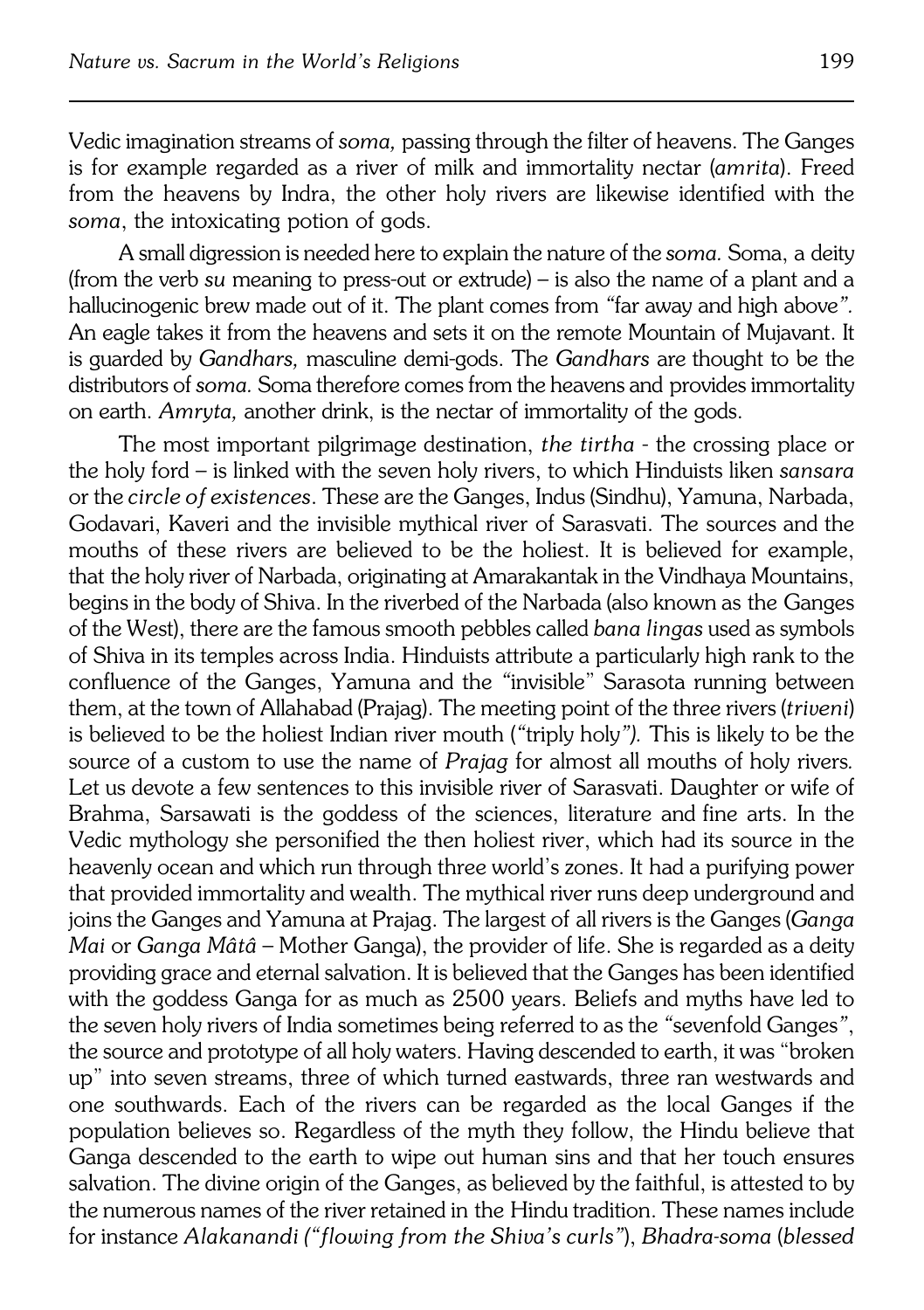*drink*), *Deva−bhuti* (*coming from heaven*), *Hara−shekhara* (*Shiva's mane*), *Khapaga* (*flowing from heaven*), *Tripathaga* or *Trishrotah* (*treble−flowing, passing through,* i.e. through heavens, earth and hell).

According to the popular myth, Ganga used to be for a long time a heavenly river. It ran through Brahmaloka, the principal Hindu paradise, and circled three times around the Brahma's city atop Meru, a mountain located, according to the Hindu cosmography, in the very centre of the universe. As the Milky Way it circled the heavens. When Shiva at Mount Kaylasa ordered her to descend from heavens, Ganga, dissatisfied with the decision, attempted to fall to the earth with all its weight to destroy it. Shiva, however, intercepted the falling river with his very curly hair and took a while to gradually lower her to the ground. For centuries the Ganges was therefore believed to stream down from Mount Kaylas (6714 m) in the Tibetan Himalayas and the mountain itself, as the seat of Shiva, became a holy mountain. It was believed that on the way from Kajlasa the Ganges ran into the Tibetan lake of Manasarovar (4557 m) to be divided and sent towards the four quarters of the Earth as the Indus, Djamuna, Ganges and Brahmaputra. A journey to the sources of the Ganges was a journey to the seat of Shiva. According to another myth, the Ganges owes its creation to Vishnu. During its stay in heaven, the god sent huge streams of water onto Shiva's head making his hair spill to all corners of the world. In the Hindu mythology, Ganga is a daughter of Himavanta, the godly personification of the Himalayas, the spouse of Mena. The Hindu faithful also believe that the Ganges waters have always flowed and their source is thought to be the summit of the mythical Mountain of Meru – the seat of gods in the centre of the universe. The seat of gods is located at the very peak of the mountain made of gold and precious stones. Right in the middle, there is the city of Brahmána, encircled by the river Ganga. Towns ofthe gods−guardians of the directions of the world (*lokapala*) surround Brahmána.

In India, rivers play a paramount role in death rites. According to the faithful, rivers have the power to erase all sins and link the world of the gods and the world ofhumans. The holy water of the Ganges given to a dying person, just as the death and cremation on the river banks, "ensures freedom from the chain of birth and death". Rivers are symbols of the human journey towards destiny.

The Siberian peoples of Keta and Nagasana regard the holy river of Ienisei as the cosmic axis leading from the heavens to the underground land of the goddess Hoshadam. The goddess was exiled to the Lower World as the punishment for her treacherous liaisons with the Moon. The course of the river comes to symbolise the path Hoshadam followed after she had been exiled by the hero Alba to the nor thern island of the dead. Rainbow and the Milky Way are the heavenly symbols of the Ienisei River.

The Book of Genesis speaks of rivers taking their origin in the Eden. "And a river went out of Eden to water the garden; and from thence it was parted, and became into four heads. The name of the first is Pison: that is it which compasseth the whole land of Havilah, where there is gold. And the gold of that land is good: there is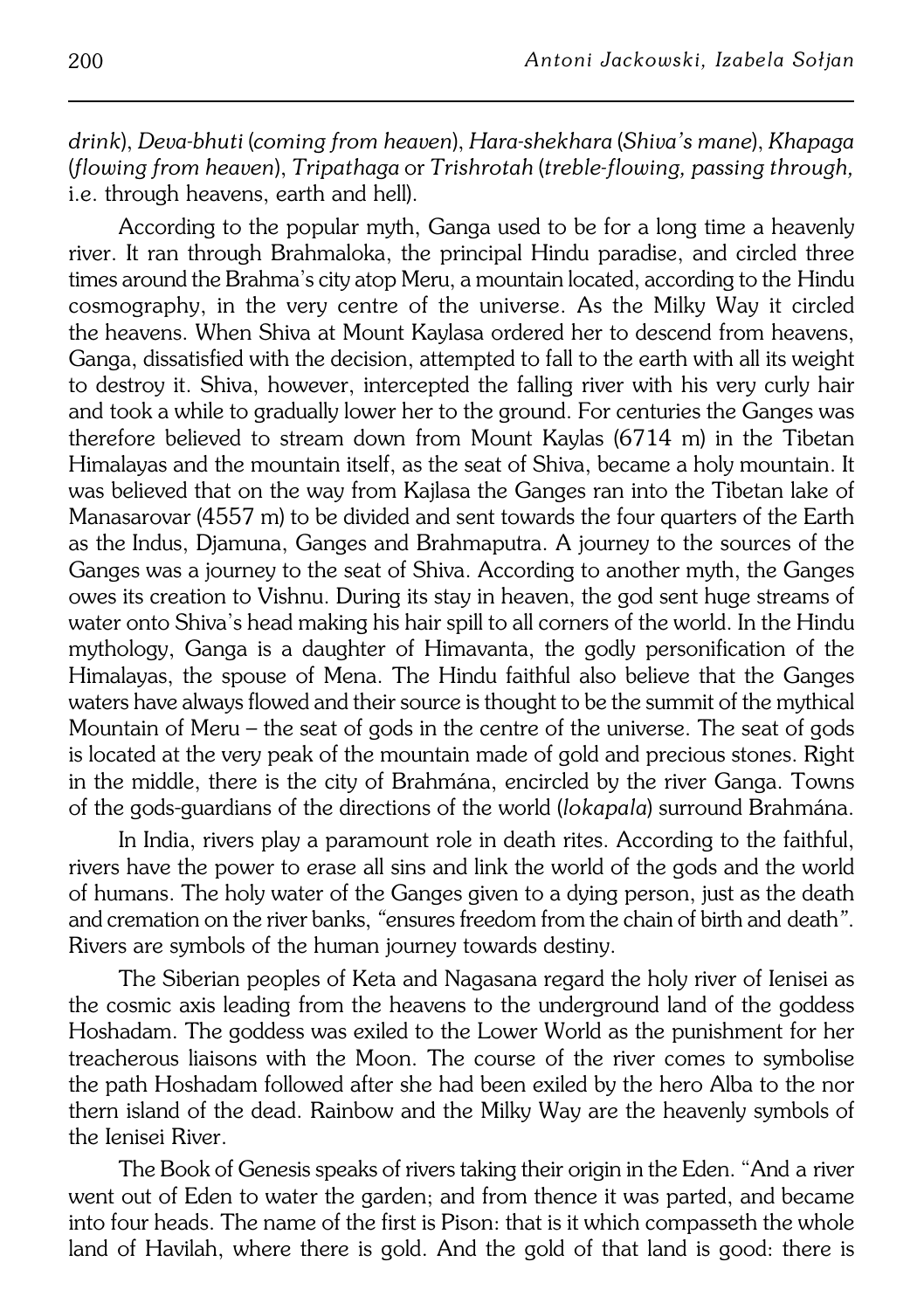bdellium and the onyx stone. And the name of the second river is Gihon: the same is it that compasseth the whole land of Ethiopia. And the name of the third river is Hiddekel: that is it which goeth toward the east of Assyria. And the fourth river is Euphrates*" (Genesis 2, 10−14).*

[Only the latter two rivers have been identified, these are the Tigris and the Euphrates. This would indicate that the paradise should be located in Mesopotamia. According to some theologians, these rivers only serve as symbols of the incredible fertility of Eden]. The river Jordan, mentioned in various contexts on the pages of the *Old* and the *New Testament* is strongly tied with the sources of Judaism and Christianity.

Oceans play a major role in almost all religions of the inhabitants of coastal regions. They are seen as a source of abundance but also of many threats. In Norman mythology, oceans were the blood of a huge, primeval being – Imir. Ancient legends mention gigantic sea goddesses named Hafgygr and Margygr who broke ships apart. Greek mythology is also rich in sea gods.

Lakes are most frequently treated in myths as occult media associated with female charm as well as with death, the abyss and the place where the sun wanders at night. A lotus flower dropped by the god Brahma gave rise to the Pushkar ("Filled to the Brim") Lake. Bathing in this lake at full moon in the Karttika month (October, November) is supposed to cleanse one of all sins.

Mountains, whose phenomenon has obsessed humanity since time immemorial, play a similarly important role in the history of beliefs and religion. They have always been a privileged place where man met God and witnessed his infinite immensity. "Human life is transient and changing, whereas mountains exist in areliable and permanent way as an expressive image of the unchanging greatness of God..." (from Pope John Paul II speech given on 7 September 1986 on Mount Chetif in the Alps). The primitive man already observed that rain−bringing clouds formed first around mountain peaks, where thunder and lighting also appeared. Consequently, he worshipped mountains as gods or the home of gods.

As parts of consecrated nature, mountains were a sacred area for many societies. What deviates from the norm arouses respect and metaphysical fear. This rule holds regardless of the religion or creed.

There are uncounted symbolic and religious values attached to mountains. In the Babylon or Greek religions, the mountain was a symbol of power, greatness, indifference and eternal permanence. It was generally believed that mountains were the home of deities, demons, and spirits of the dead (among Celtic, Slavic and Germanic tribes). All heavenly gods had places reserved for their worship on hills. A mountain is the place closest to heaven which makes it doubly sacred: on the one hand, it participates in the spatial symbolism of transcendence, and on the other is an area reserved for atmospheric hierophanty. Mountains of volcanic origin are particularly privileged in the religious conscience. They not only tower over valleys, but also appear as high and inaccessible, like Sobótka – a cult place since time immemorial for peoples inhabiting Silesia.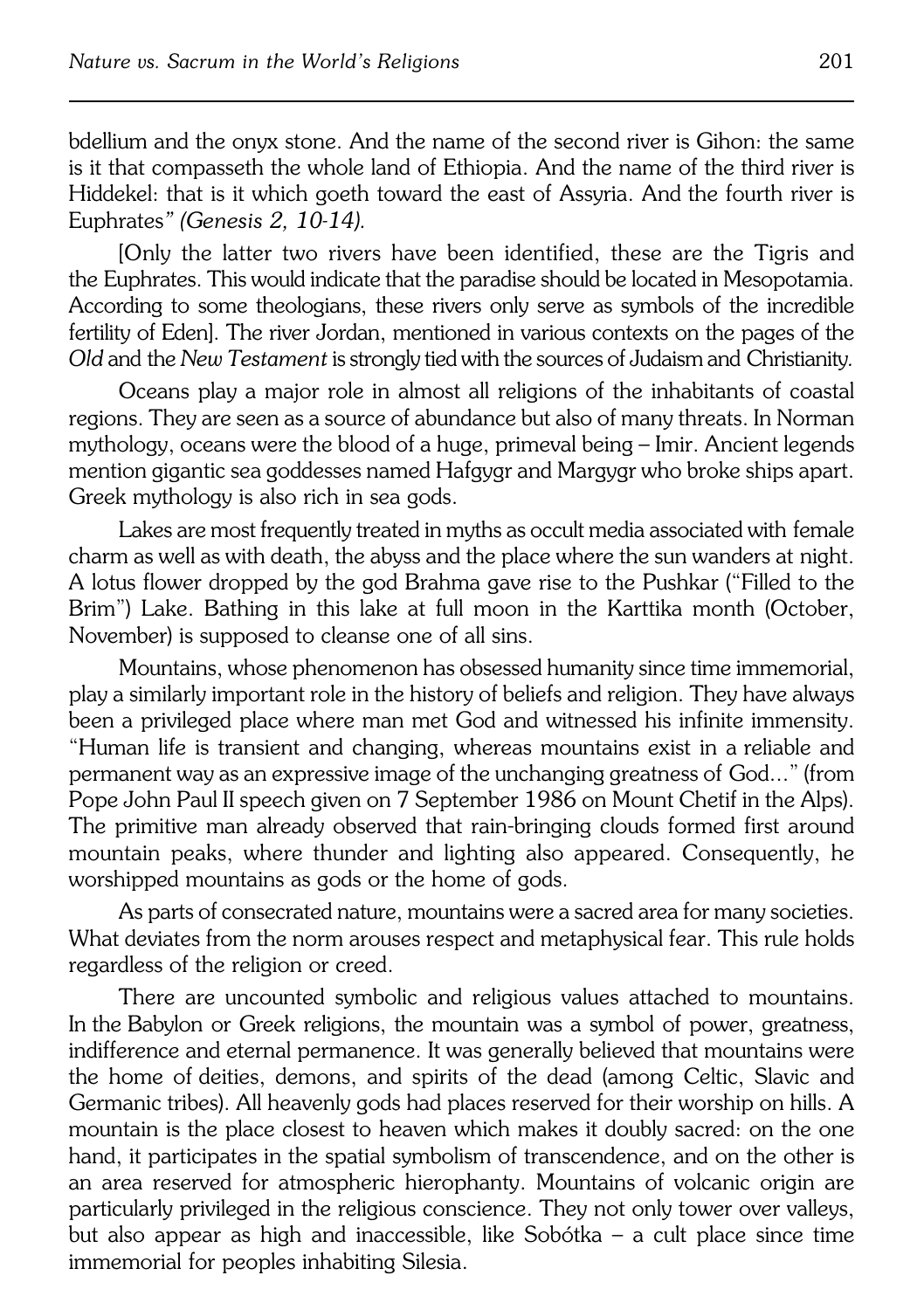The mountain is often considered to be the place where heaven meets the Earth, i.e. as a centre through which the axis of the world runs, an area immersed in*sacrum* where the transition from one cosmic being into another is possible. Thus the mountain is in the centre of the world and main directions are measured from it. In Hindu mythology such a mountain is Meru, the mythical, sacred mountain of Brahminism, Buddhism and Jinnism, located in the very centre of the world. It is made entirely of gold and precious stones, and has the house of the gods Brahma, Vishnu and Shiva at its summit. The Polar Star is in the zenith over Mount Meru, with the Sun, Moon and other planets orbiting around it.

According to Mesopotamian beliefs, the "mountain of the countries" connects heaven with the Earth. The Ural and Altai people also have a central mountain, called Summur, Sumir or Sumer, the summit of which holds the Polar Star. Similar beliefs are found among the Japanese, Finns and Iranians.

As "the Mountain" is a juncture of heaven and earth, it is obviously the highest point of the world. Consequently, consecrated areas or sacred places – temples and sacred cities are made to resemble mountains and thus also become "the centre", i.e. they magically become an integral part of the cosmic mountain summit. Names of temples, sacred towers and cities bear witness to this identification with the mountain.

For example Babylon means "the house of the shining mountain", "the house on which heaven and earth rest", or "the concord between the heaven and earth". The Babylonian temple, the ziggurat, was actually a cosmic mountain, i.e. a symbolic image of the cosmos. The seven levels corresponded to seven planetary heavens and the highest terrace housed the sacrificial altar.

In the *Old Testament*, the mountain, apart from the earth, sea and the primeval ocean, was one of the primeval elements of creation, a sacred sphere reserved for God. The mountains, just as the whole Earth, are works of God.

*"Before the mountains were born Before the Earth with its circle was made*

*From the dawn of time and for ever, You exist, God"*

According to the Canaan tradition, the Israelis placed the sacred sphere reserved for God on mountains and summits. The mountain called Horeb (= "dry", "lonely"), which is the second name of the biblical Mount Sinai, is where the Commandments were received and a covenant made between God and His people. TheLord who spoke from a burning bush gave Moses the mission of leading Israel. It was also here that God showed Himself to Elijah. In the age of David, God indicated Mount Zion as the place of His special worship. Salomon erected a temple there. Zion is the original name of the castle in Jerusalem. Once the Ark of the Covenant was moved there, Zion was worshipped as a sacred mountain – the house of God. Intime, this name was extended to cover the entire mountain and even the City of Jerusalem ("Zion's Daughter"). The Psalms include a beautiful song praising the beauty of Zion.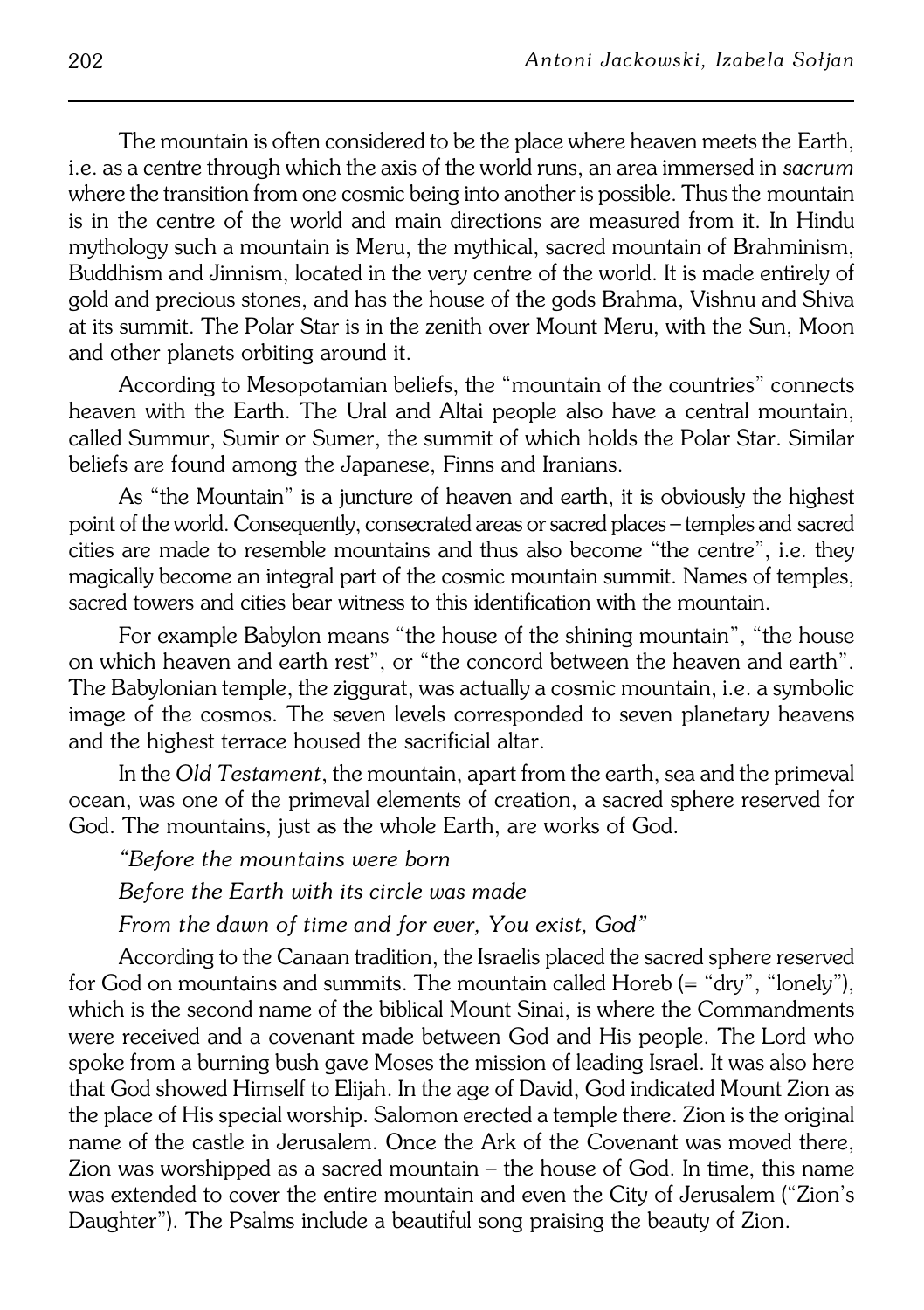## *"... the mountain of his (*God's*) holiness.*

Beautiful for situation, the joy of the whole earth, is mount Zion, on the sides of the north, the city of the great King."

In the *New Testament*, the mountain is a specific or unspecified summit, usually a geographic term, which also has a theological and symbolic meaning. The mountain is usually the location of Jesus' prayer, His shelter or place of His great deeds. Jesus climbed a mountain to give His first sermon. It was also on a mountain that He chose His 12 apostles. After the first multiplication of bread, Jesus "went up into amountain apart to pray" (Matthew 14,23). On the Mount of Olives he begun His tribulations, on the Golgotha He made his redeeming sacrifice. The history of religion records many sacred mountains. Sometimes the same mountain is the place of cult in many religions. The Mount of Adam in Sri Lanka may serve as an example here, as it is sacred to Buddhists, Hindus, Muslims and eastern Christians. At its summit, there is a depression in the shape of a huge human foot (ca. 1.5 m long). According to the Buddhists this is a footprint of Buddha, whilst Hindus believe that here the God Shiva bounced off the earth when he ascended to heaven, whereas the Muslims are of the opinion that after expulsion from the Garden of Eden, Adam did penance here by standing on one foot for a thousand years. According to Christians, this is a footprint of Saint Thomas, the Apostle of India. Mount Sinai is the sacred mountain for Jews, Christians and Muslims. According to the Bible, the people of Israel, taken out of Egyptian slavery by Moses, went on a long and exhausting journey to the Promised Land. On the Sinai, Moses was graced by seeing Jahve and receiving the Ten Commandments from Him. The Book of Exodus says:

*"*And mount Sinai was altogether on a smoke, because the LORD descended upon it in fire: and the smoke thereof ascended as the smoke of a furnace, and the whole mount quaked greatly." (Exodus, 18,18) "And the LORD came down upon mount Sinai, on the top of the mount: and the LORD called Moses up to the top of the mount; and Moses went up." (Exodus 19,20). At the same time, God proclaims Sinai sacred, meaning that Israelis cannot climb it with impunity: "And Moses said unto the LORD, The people cannot come up to mount Sinai: for thou chargedst us, saying, Set bounds about the mount, and sanctify it*."* (Exodus 19,23). It has been impossible to locate this sacred mountain unambiguously. The tradition identifies it with the Djebel Masa peak (2285 m a.s.l., the Mount of Moses), located in the southern part of the Sinai Peninsula. This is a huge, granite peak, cut off from its surroundings by numerous valleys. At the foot of the mountain, where the "burning bush" appeared according to the tradition, there is anOrthodox St. Catherine Monastery. Pilgrims climb to the very peak of the mountain, to the Moses chapel, following a special path hewn by monks in rock and called "the path of our Lord Moses".

The *Old Testament* also mentions the Ebal and Garizim mountains of central Palestine, where upon the orders of Moses, the Israelis renewed their covenant with God and blessed those who observed God's Law. The Book of Joshua says: *"*Then Joshua built an altar unto the LORD God of Israel in mount Ebal, AsMoses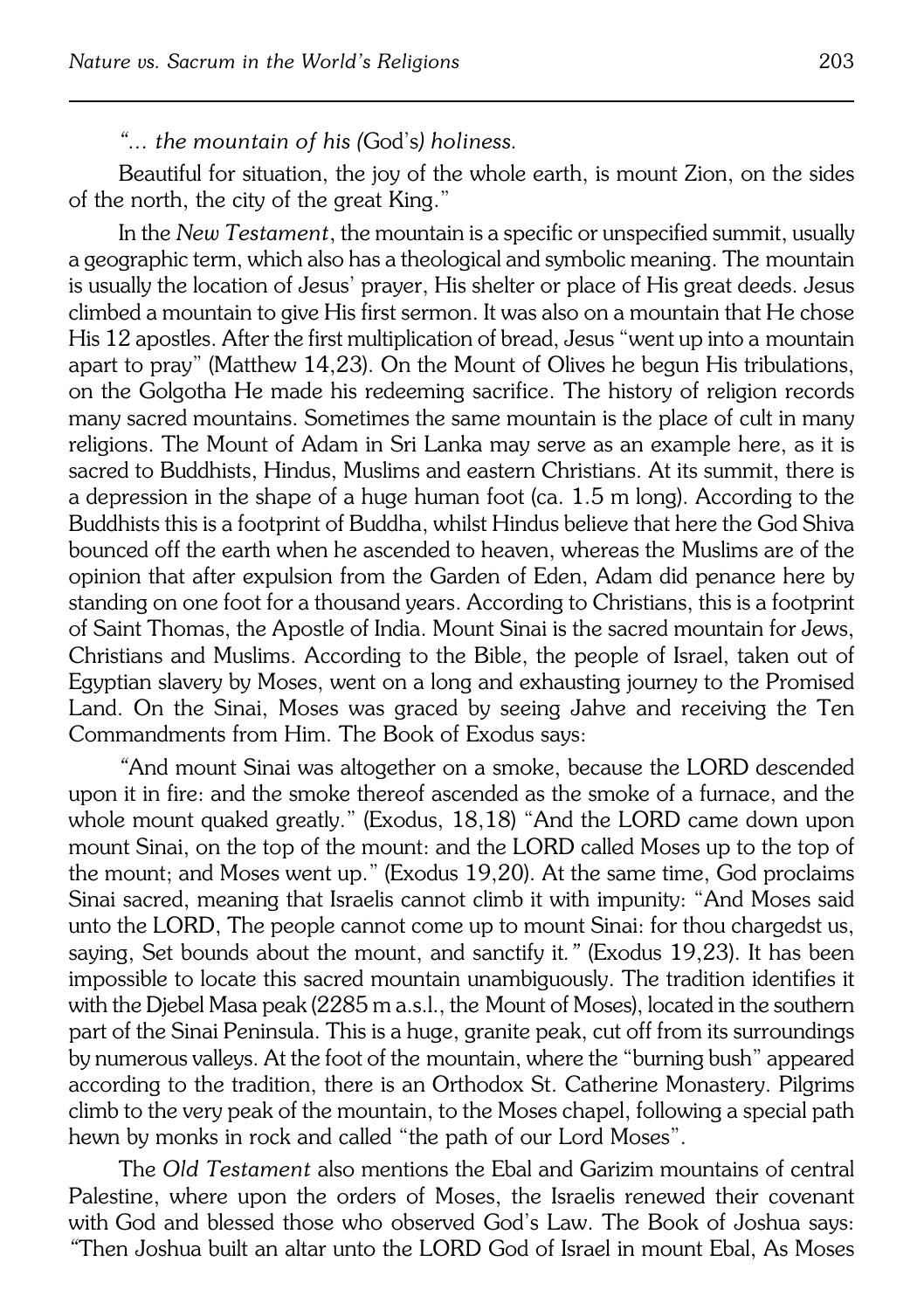the servant of the LORD commanded the children of Israel, as it is written inthe book of the law of Moses, an altar of whole stones, over which no man hath lift up any iron: and they offered thereon burnt offerings unto the LORD, and sacrificed peace offerings. And he wrote there upon the stones a copy of the law of Moses, which he wrote in the presence of the children of Israel. And all Israel, and their elders, and officers, and their judges, stood on this side the ark and on that side before the priests the Levites, which bare the ark of the covenant of the LORD, as well the stranger, as he that was born among them; half of them over against mount Gerizim, and half of them over against mount Ebal; as Moses the servant of the LORD had commanded before, that they should bless the people of Israel." (Joshua 8,30−33).

In the Blessing of Moses there is a mountain identified by specialists as being Mount Carmel *"*They shall call the people unto the mountain; there they shall offer sacrifices of righteousness" (Deuteronomy 33,19).

Sacred mountains are particularly notable in oriental religions. The strongly developed cult of heaven and the related cult of mountains are the reason for the great number of sacred mountains in China, where apart from Kaylasa there are four sacred Buddhist mountains and five sacred Taoist mountains. Each of the five Taoist mountains is associated with part of the world (the fifth part is the centre). The mountains are as follows:

Hengashan: warden of water animals

Taishan: watches over the fate of people, and gives good luck

Sungshan: warden of earth and plants

Huashan: warden of metals

Hengshan: warden of land animals

The greatest reverence is paid to Taishan (The Distinguished Mountain). At its foot there is a temple of the Summit consecrated to the deity of the mountain. Aceremonial way leads to the summit. It consists of 6,000 steps and is called the Heavenly Ladder. Along the way, there are numerous monasteries and temples. Taishan is the place of the traditional, ritual *feng* sacrifice made by Chinese emperors. If the ritual progressed in an inauspicious way, it could even mean that the emperor would lose the power to rule, and was an omen of failure and the demise of hishouse.

Mount Kajlasa (6,714 m a.s.l.) is the sacred mountain of Buddhism, Hinduism and Jainnism. It is also revered by the followers of an ancient Tibetan religion called Bon Po. The holy aura that surrounds the mountain is a result of its shape. The clearly developed walls look like the planes of a diamond crystal and face the four directions of the world. On the southern slope there are visible cracks that resemble a swastika (an ancient Indian symbol of might). The pilgrimage is not made to the summit of the mountain, but around it. The pilgrimage is called *parikrama*, covers the distance of approximately 50 km and lasts from 1 to 4 days. The most devout believers walk this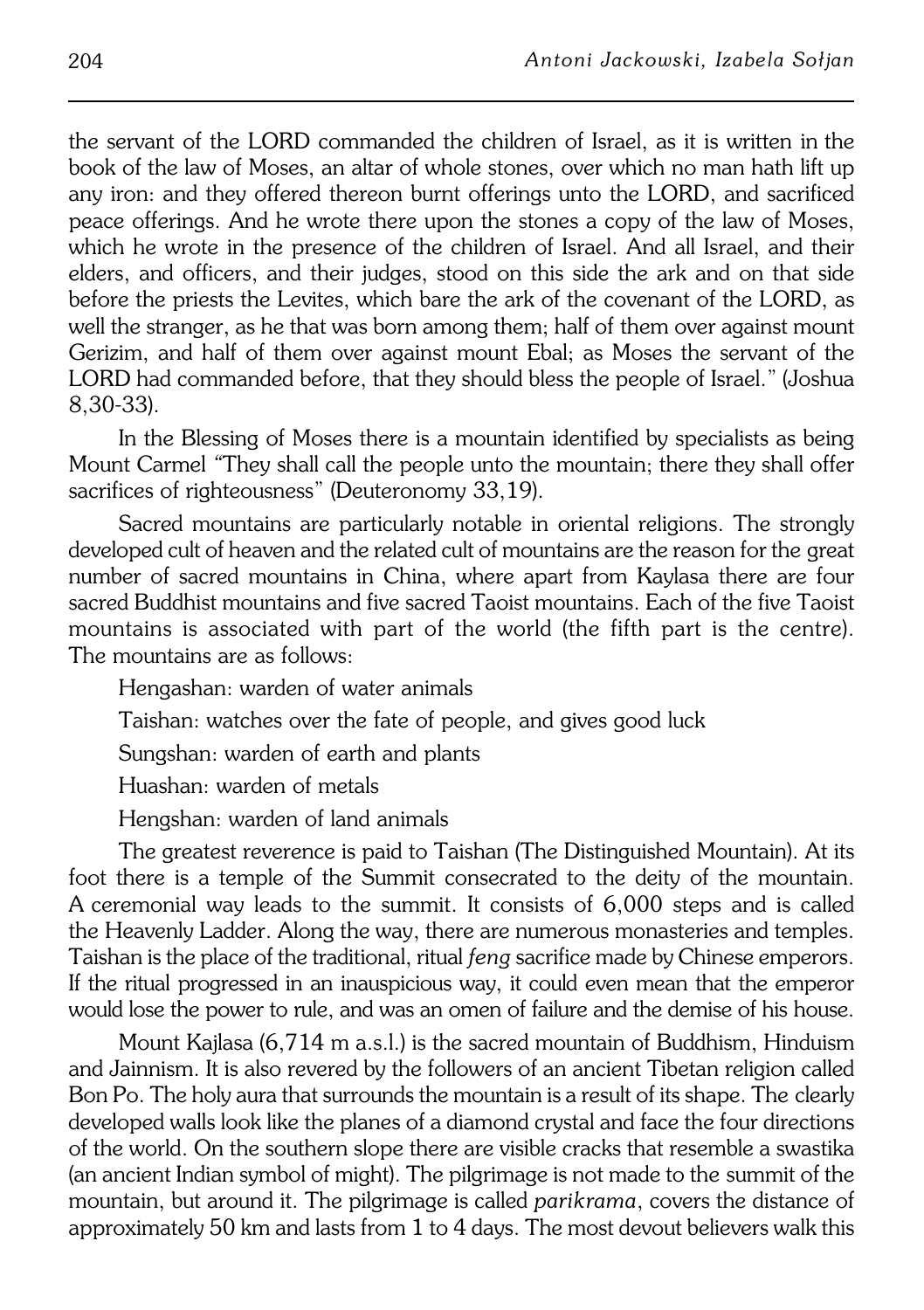route bowing to touch their forehead to the ground, so the pilgrimage can take them more than a month.

Two mountains are particularly revered in Japan: Mount Fuji (3,776 m a.s.l) and Mount Ontakesan. According to the Japanese tradition, Fuji rose one night in 286 BC, when the earth parted to create the Biwa lake, and from this fissure the mountain arose. Until the II World War, a pilgrimage to Fuji was obligatory for every Shintoist.

In many myths, religions and belief systems, supernatural and god−like features are ascribed to stones and rocks. They seem to have an eternal and indestructible nature. A large part of their symbolism stems from the fact that they store heat, cold, water and, like diamonds, even light. For the cult of the rock, its consistency is also important. Particularly in eastern religions, temples were often hewn in rock, thus proving that rock was treated as a kind of *sacrum* by many peoples. Historians agree that the sanctity of rocks is proven not only by ancient megaliths, but also by the popularity of stone cult objects, like amulets or sacrificial knives. Rocks and stones were supposed to be inhabited by certain supernatural beings. Thus, the Tungus people ofnorthern Russia believe that a dangerous forest spirit called the Forest Master may take up stone forms. Therefore they try to avoid stones resembling humans in shape, in order not to meet this spirit. Quite often stones themselves (of various sizes, though primarily large ones) are deemed holy or imbued with magical powers. Usually prayers are said or sacrifices made on rock outcrops, often strangely shaped ones, which are associated with spiritual powers. Some stones or rocks acquire the value of a symbol of a given community. For example, the holiest stone of ancient Greece was situated in the oracle chamber of the Apollo temple in Delphi. It was egg−shaped and was said to have been placed there by Zeus himself. The Greeks considered this stone to be the centre of the world and called it *omfalos* (the navel). They symbolically associated this stone with the body of the goddess Gaia, who was the Earth herself. Another such *omfalos* stone was found on Crete, in a place considered sacred because the umbilical cord of Zeus had supposedly fallen there after his birth. Scottish kings were crowned in Scone in Fife on the "Stone of Destiny", identified with the stone on which the patriarch Jacob laid his head when pondering the fate of the Israelis. The African Numana tribe living near the Niger River reveres small pebbles, which, according to the local belief, are parts of the god of heavens that have fallen to earth. Many rocks have characteristic indentations, which in many religions are treated as the footprints of deities or prophets (e.g. of Buddha, Shiva, Vishnu or Adam). Such forms have a similar cult importance in Christianity (e.g. the footprints of the Holy Mary in Poczajów or Bardo Śląskie).

Caves play an important role in the beliefs of many peoples, particularly those beliefs related to creation and death. In many mythologies the appearance of humanity is associated with caves or other openings in the ground. Caves also lead to the world of the dead. In Latin American beliefs, the Sun and the Moon were said to have been created in a cave. The first people were also believed to have came out of the ground in a place called Chicomoztoc ("the place of seven caves"). In many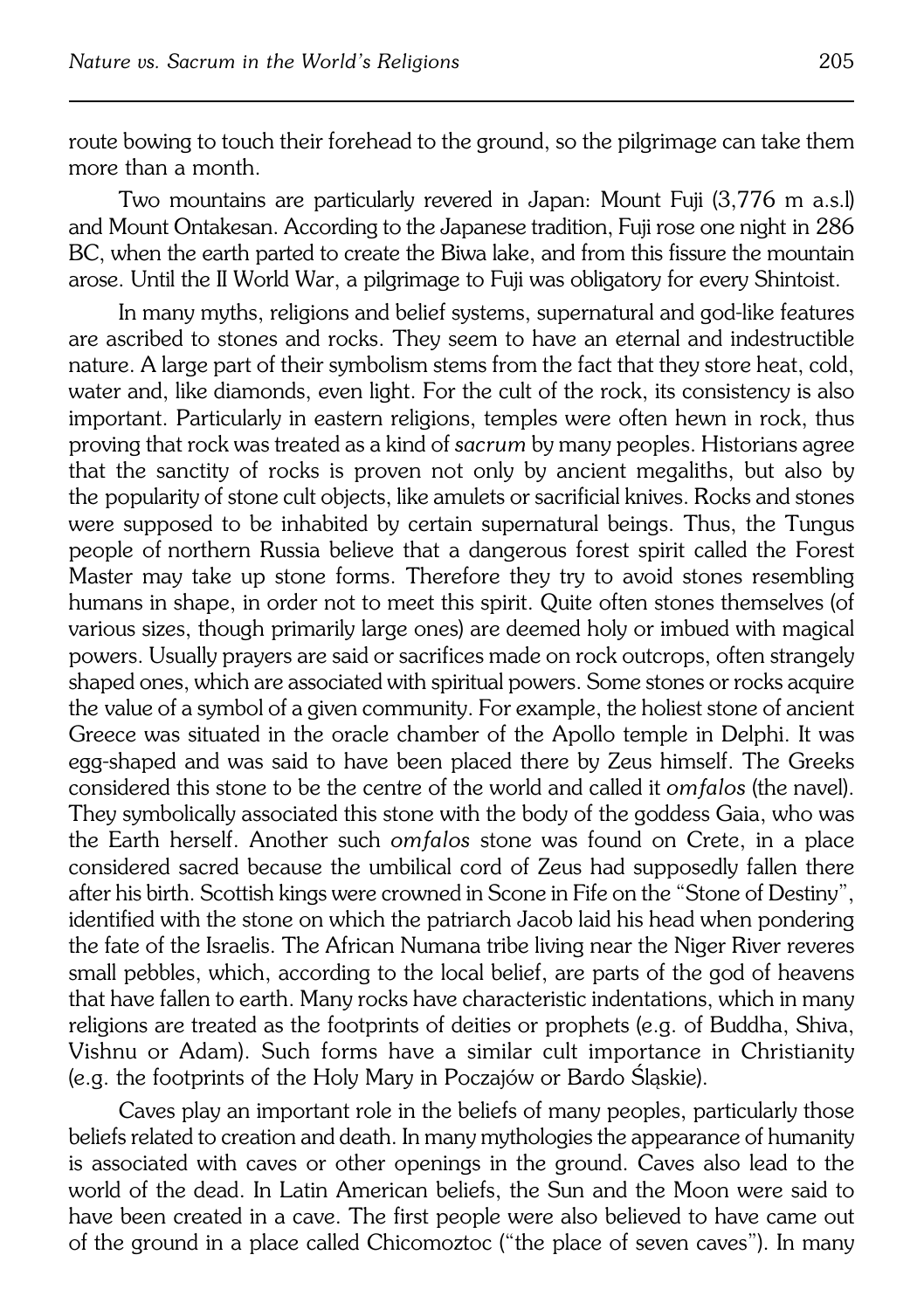regions of the world, caves served as natural sanctuaries for the gods and spirits of the earth. Historians note that the importance of caves in the Aztec religion is proven by the Pyramid of the Sun in Teotihuacana, the famous "City of Gods",being build on holy ground above a cave which served as an ancient sanctuary. The religious significance of caves and caverns is probably the reason why some religions often located their temples in them. Examples include the Ajanta Caves in India, a place of the Buddhist cult, composed of some 29 caves hewn in the steep slopes of a deep rock ravine and dating back to the  $2<sup>nd</sup>$  century BC –  $5<sup>th</sup>$  century AD, or the Ellora Caves (34 Buddhist and Hindu caves dating from 600 – 800 AD). Another famous cave is the Amarnath Cave in the Himalayas (Kashmir, India), a natural Hindu temple with an ice *linga* of Shiva.

The Bible contains many mentions of the desert. According to research by Father Stanisław Hałas, the term desert appears more than 400 times in the Holy Book.<sup>11</sup> The author purports that the desert became an important place for manifesting transcendental values, and thus a means for conveying religious messages. Theologians recognise the importance of the desert experience in the proper understanding of certain aspects of the Bible message. A term "biblical theology of thedesert" has even been coined.12 Father S. Hałas analyses the biblical desert as:

– a place and image of God's punishment; a place of escape and for meeting God;

- a place of trial;
- a particular place of God's care;
- $-$  a sign of God's blessing (turning a desert into fertile land).<sup>13</sup>

In the beliefs of some peoples, great spiritual importance was ascribed to the soil, which contains nutrients necessary for the existence of living organisms. According to Mircea Eliade, the soil had a religious value even before myths concerning the earth appeared. There is a popular Native American legend about the origin of the Earth, which lays emphasis on the vitality of the soil. It says that mud brought up from the bottom of the primeval sea by otters, ducks and other water creatures was magically turned into the first dry land. The sanctity of soil is underlined by myths onthecreation of man. Ancient Greeks believed that their forefather, Cercrops, was a man−snake made of earth. The Aché people of Paraguay still place a new−born baby in the ground to symbolise the link between the child and the sacred earth.

Groves or forests are considered to be the oldest sanctuaries in human history. Trees are a symbol of the link with the cosmos. This is because they are firmly rooted in the ground but raise their branches to heaven. Birds flocking onto the upper branches were often identified with souls or heavenly messages, and the fruit withheavenly bodies. Sometimes a tree is believed to be the route taken by the first humans, who climbed its trunk and branches to reach the Earth. In ancient Greece, many deities were believed to reside in holy groves. When a wood was felled, one tree or astand of trees was left standing, usually that consecrated to Artemis. Oaks were associated with Zeus, olive trees with Athena, laurels with Apollo, plane−trees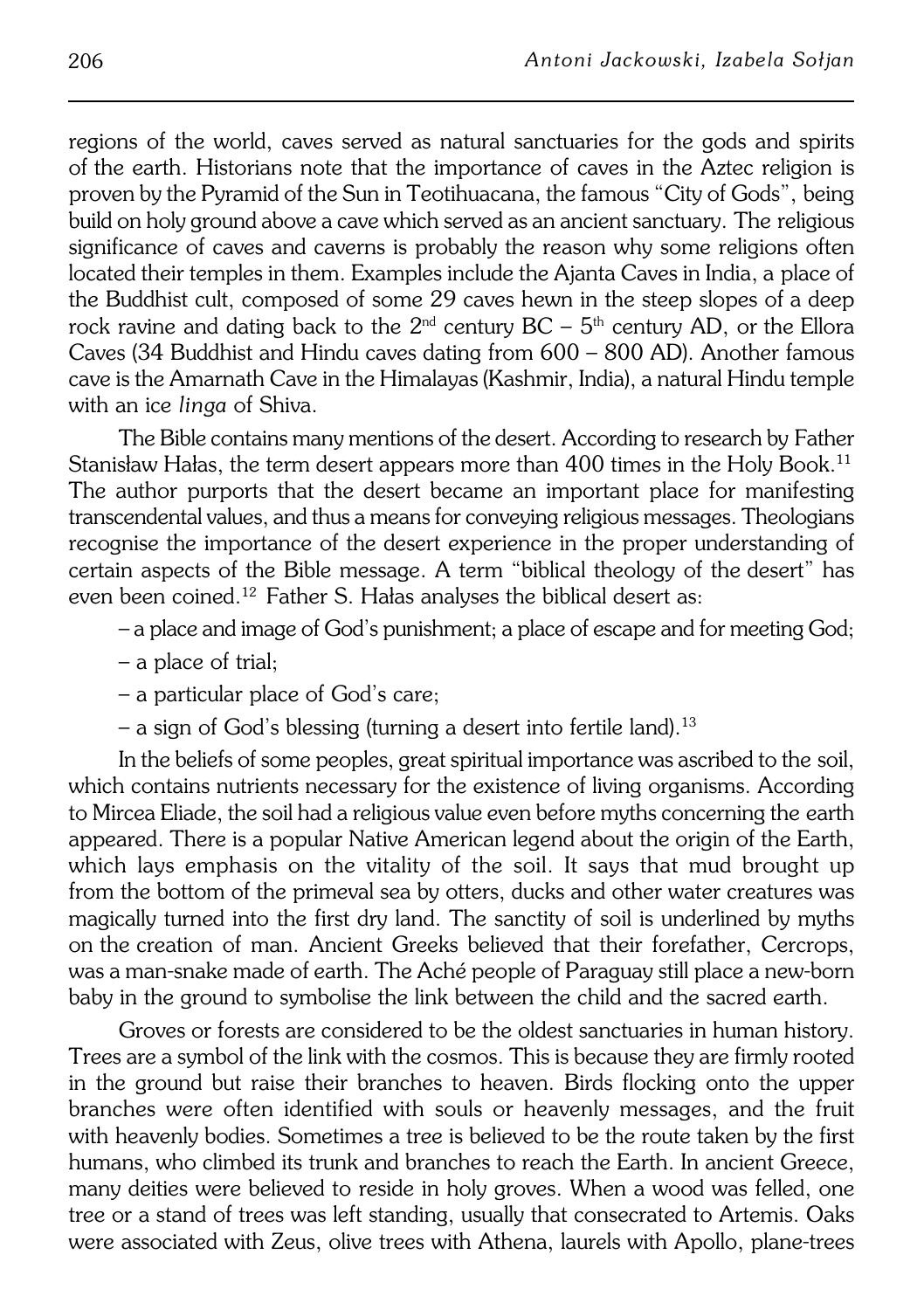with Dionysus, and myrtle-trees with Aphrodite. In the biblical Eden "... out of the ground made the LORD God to grow every tree that is pleasant to the sight, and good for food; the tree of life also in the midst of the garden (of Eden), and the tree ofknowledge of good and evil" (Genesis 2,9). The tree of life is a symbol of the supernatural gift of immortality enjoyed by man before his fall. The tree of knowledge of good and evil symbolises the judgement of what is morally good and what is evil. It was the fruit of this tree that God forbade Adam to eat (Genesis 2,16). In Indian mythology, the first embryo of life created by waters grew into a cosmic tree, whose trunk is the axis of the universe and a pillar supporting the heaven. Gods sit on it as branches around the trunk. The same myths also mention two trees. They are: afemale tree, growing from waters and earth, and A*shwattha (pipal)*, a male tree of the sky with five branches pointing to the directions of the world. Its roots are at the top, on the summit of the earthly tree, and therefore in heaven, while its branches point downwards. Some gods, particularly Agni (the god of fire), Indra (thegod of the healing storm), Rudra (the god of the destructive storm) and Varuna (the god of heaven and guardian of the cosmic order) are presented as cosmic trees or tree−trunks. Hindus believe that the earthly tree is the source of life and growth. Its roots grow from the centre of the motherly waters, its trunk form the axis of the world, its branches touch heavenly space, and its sap contains the essence of life. Early Germans had holy oak groves. They laid their sacrifices at the foot of the tallest tree in each such grove. As trees grow for a time longer that the lifetime of men, they symbolise time, adulthood and permanence in many religions. The annual vegetation cycle of deciduous trees made them symbols of fertility in some mythologies. One of the most famous trees is the gigantic ash−tree from Scandinavian mythology, called Igdrasil, which unifies the cosmos, as it takes water from springs and wells and delivers it to scores of supernatural beings inhabiting its branches. The highest branch is occupied by an eagle who guards the world for Odin, the leading god. Inmany beliefs, a tree is also considered to be the source of life. For example, the Herero people of South Africa believe that the first people and their cattle came down from a tree (called *omum−borombonga*) which grows on the grasslands south of the Cunene River. This tree is still alive and the locals lay special sacrifices of green boughs at its foot. The cult of trees, or even just their boughs, was also very well developed in the ancient religion of Crete.

A particularly well−known tree for Buddhists is a Bengal fig−tree *(Ficus religiosa),* traditionally referred to as the "Tree of Wisdom". Buddha sat under this tree contemplating for five years, and achieved enlightenment. The tree used to grow in the Indian town of Bodhgaya, but has since died. The present holy tree was brought from Anuradhapurna in Sri Lanka. Buddhists from all over the world come here to contemplate in front of the descendant of the famous BO tree. They believe this tree to be the oldest historic tree in the world. However, it is worth noting that figtrees have enjoyed special reverence in India for a long time as symbols of the bounty of nature and the residence of Shalabhandjicki, the goddess of trees. Beads made from fig trees are worn both in reverence of the Mother Goddess and Shiva.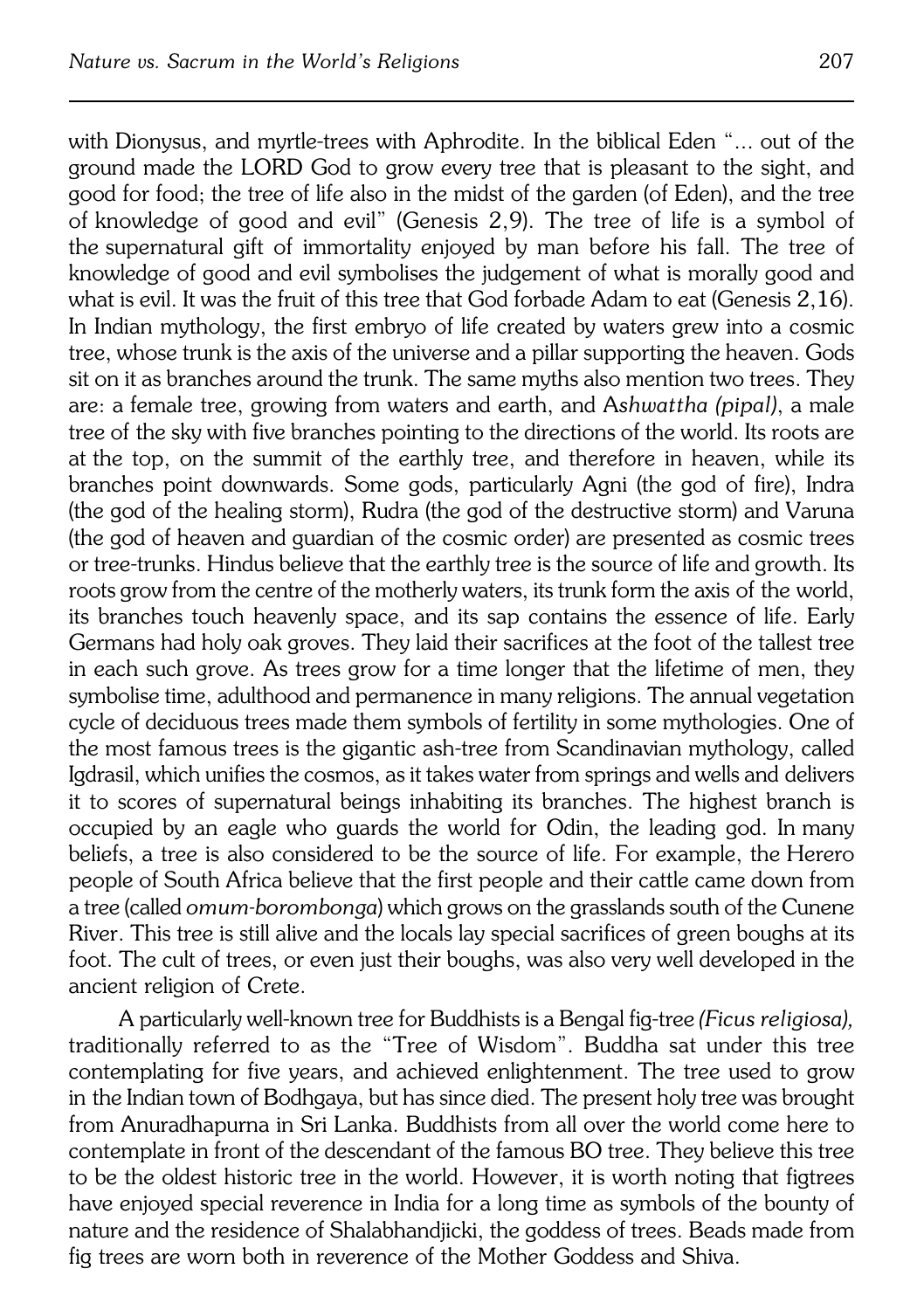In many religions, animals are accorded god−like reverence. In the present day, the cult of animals is particularly alive in India, where rhinoceroses, tigers, elephants, cows, bulls and snakes were revered as early as in the  $3<sup>rd</sup>$  millennium BC. In the (widely understood) Indian religious culture, cows, bulls and snakes have a great symbolic meaning. The most spectacular is the cult of holy cows. The cow has always been the symbol of fertility and abundance. It has been compared to Mother Earth since time immemorial, as both are the providers of food and fuel and symbols of fertility. The cow is deemed to be the incarnation of the Great Goddess, who "has begot and supports life springing from her infinite womb". The researchers of Indian culture note that the cow has recently become a symbol of "Mother India" as the "mythical embodiment of the present Indian state".<sup>14</sup>

The reverence accorded by Hindus to the bull stems from its association with Shiva: Shiva's mount was a bull named Nandin, on whom Shiva rode into battles against demons. The cult of the snake (*naga*) dates back to pre−Vegan times (before 1,500 BC) and still remains widespread, particularly in rural areas of southern India. It is connected with the cult of trees, water, earth and the Great Goddess. This is because snakes represent the forces of the earth, particularly the moist soil, which gives an abundance of gifts. In other words, snakes are the givers of riches, cattle and offspring, health, longevity and happiness.

Animals are also some of the incarnations (avatars) of one of the main Hindu deities – Vishnu. Of his 10 subsequent incarnations, the first three represent the fauna. The Fish (*Matsuya*) rescued humans during the great flood, the Turtle (*Kurma*) bears the Mandara mountain, which gods and demons use to churn the milky ocean in order to obtain the drink (*amrita*) that gives them immortality, and the Wild Boar (*Varaha*) pulls the Earth back from the precipice into which it had been pushed by a demon.

Certain pilgrimages and centres of cult have always caused environmental problems, which have become particularly acute in the last century. They mainly stem from the pollution of holy waters, the damaging impact of polluted air on the historic buildings of religious centres, as well as the danger of epidemics caused by periodic concentrations of hundreds of thousands of people.

This last threat has for a long time been posed by the hajj – the pilgrimage to Mecca. The pilgrims often transmitted various infectious diseases. Between 1831 and 1912, there were 27 cholera epidemics recorded in connection with the hajj, ofwhich the 1865−66 and 1893 epidemics had a global reach. The last cholera epidemic was recorded in 1926. In order to prevent epidemics, the first quarantine station for pilgrims was founded in Sinai in 1866. In the present days, mobile hospital units financed by particular Muslim countries operate along the main hajj routes. Within the Jeddah – Mecca – Medina triangle there are over a dozen hospitals and a modern quarantine station. The Saudi government has also build modern abattoirs and cold storage facilities, dramatically improving the sanitary conditions of ritual animal slaughter in the Mina Valley during the hajj.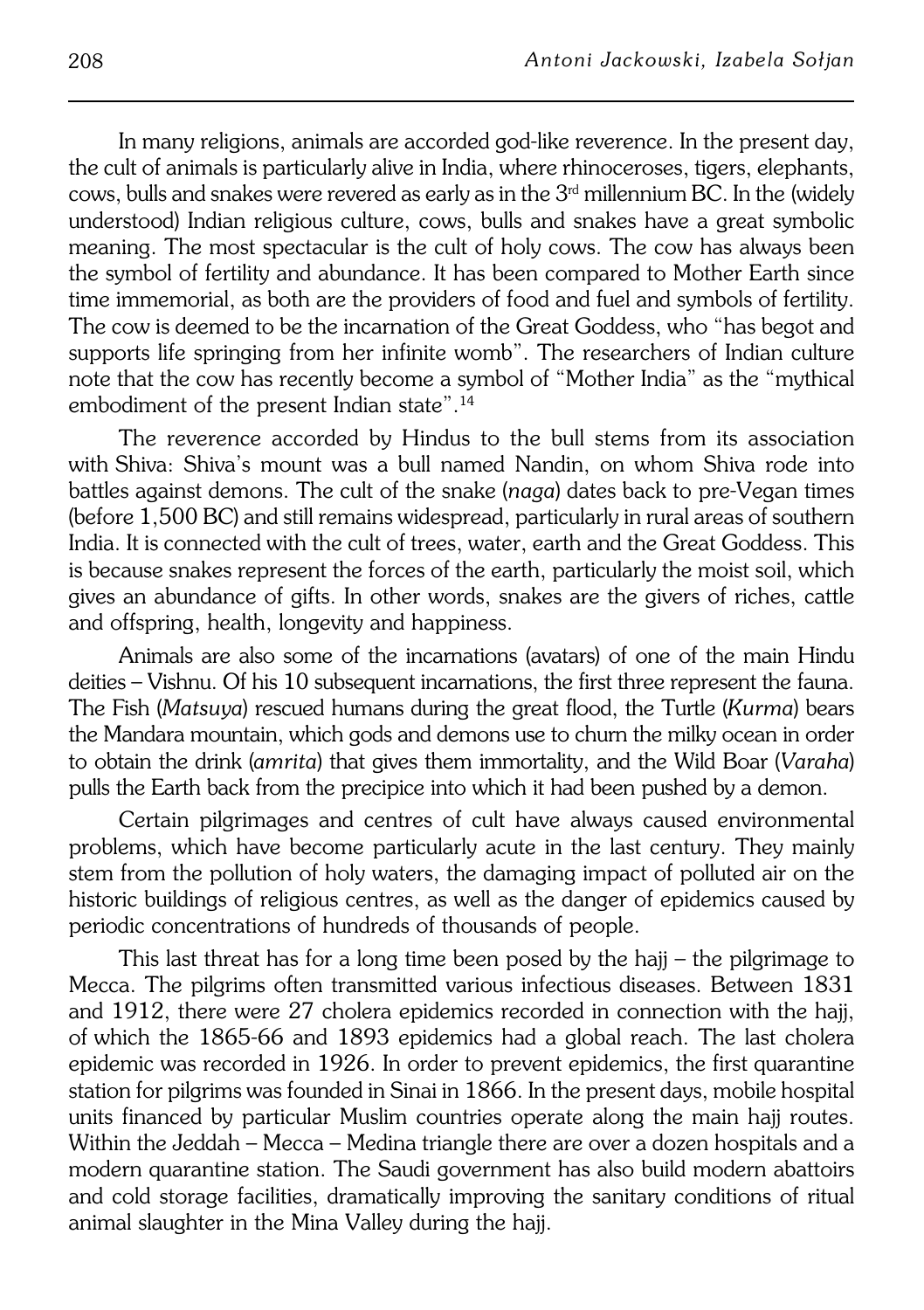The pollution of the waters of the Ganges is also becoming more and more serious, notwithstanding their undoubted anti−bacterial properties. These anti−bacterial properties were probably the reason why the Ganges had never been the source of serious epidemics outside of its course. However, the problem intensified as cities and industry developed. At present, the sewage from over 100 cities and 130 large industrial plants is dumped into the river, and corpses are often thrown into it. It is estimated that some 33,000 human corpses flow past Varanasi every year. All this can endanger the life and health of pilgrims, who, apart from the ritual bath in the river, also drink its water. In 1979, some 30 people died in Varanasi of cholera over just 2 days. This made the Indian authorities develop a plan for protecting the Ganges from pollution and grant 430 million rupees to the City for this purpose.

The above considerations are only an indication of some aspects linking religions with the natural environment. A study this brief cannot exhaust this fascinating subject. Our intention was mainly to draw the readers' attention to the role played by the natural environment in the development of the human spiritual culture at every stage of human development. We are not always fully aware of the impact of the natural environment on the development of religions and belief systems.

## **Notes:**

<sup>1</sup> G. van der Leeuw, 1997, *Fenomenologia religii.* Wyd. 2 popr., Warszawa, pp. 45− 74.

<sup>2</sup> G. van der Leeuw, op. cit.*,* pp. 82−83.

<sup>3</sup> M. Jakimowicz−Shah, A. Jakimowicz, 1986, *Mitologia indyjska*, Warszawa, p.167.

<sup>4</sup> Eden – geographic name of the paradise corresponds to the Mesopotamian name of edin: *edin* = flatland, steppe.

<sup>5</sup> G. van der Leeuw, op. cit.*,* p*.* 348.

<sup>6</sup> A. Jackowski, I. Sołjan, E. Bilska−Wodecka, 1999, *Religie świata. Szlaki pielgrzymkowe*. Poznań, Wielka Encyklopedia Geografii Świata vol. XV, p. 17.

<sup>7</sup> Hierotopography – a study of distribution and description of sacred sites.

<sup>8</sup> A. Szyjewski, 1998, *Religie Australii*, Kraków.

<sup>9</sup> M. Jakimowicz−Shah, A. Jakimowicz, op. cit.*,* p*.* 69.

<sup>10</sup> M. Jakimowicz−Shah, A. Jakimowicz, op. cit.*,* p. 53.

<sup>11</sup> S. Hałas SCJ, 1999, *Pustynia miejscem próby i spotkania z Bogiem. Wybrane zagadnienia biblijnej teologii pustyni,* Kraków, p. 9.

<sup>12</sup> S. Hałas SCJ, op. cit.*,* p. 10.

<sup>13</sup> S. Hałas SCJ, op. cit.*,* pp. 43−332.